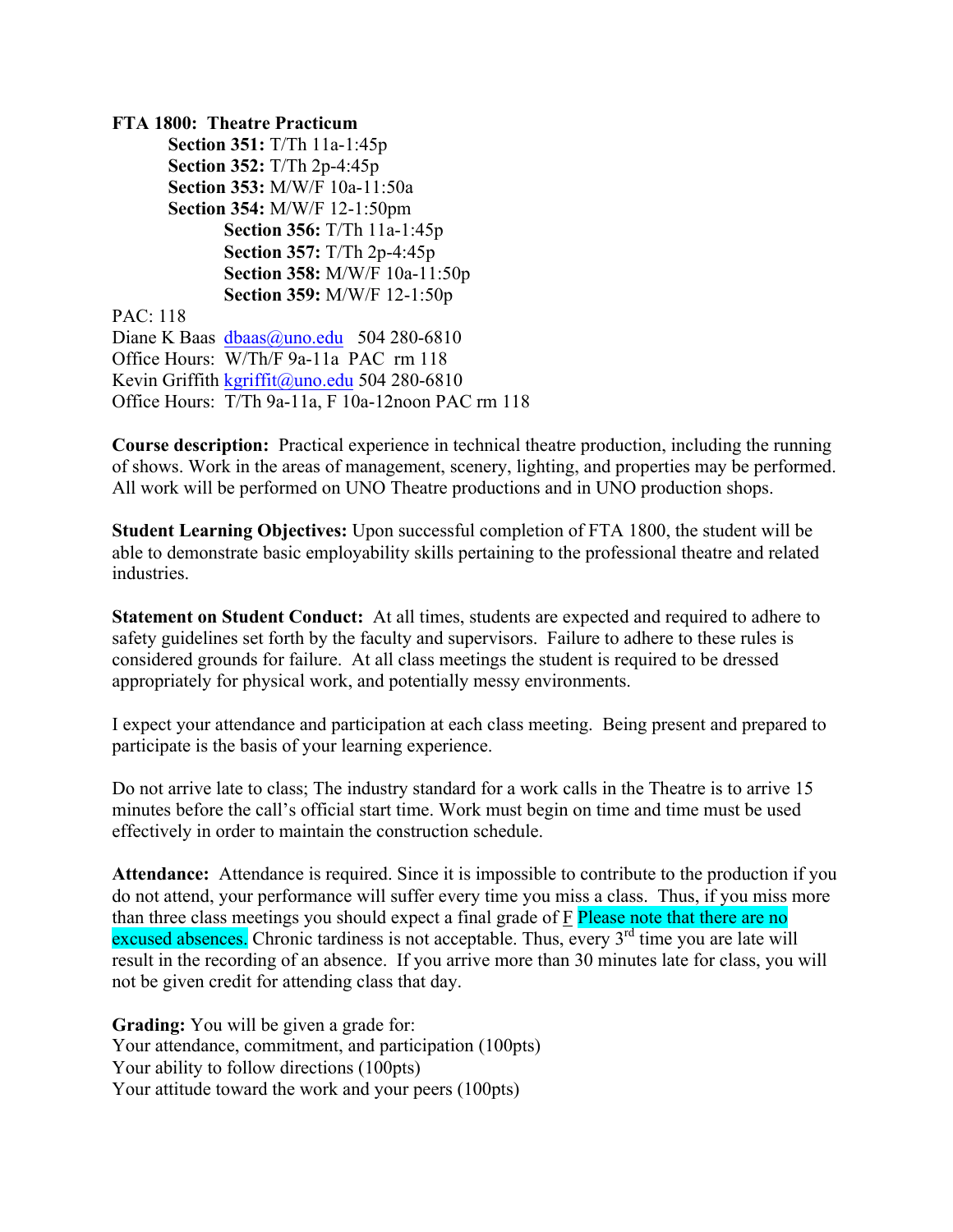# **Students are required to have the following supplies**:

- Protective Eye Wear
- Ear Plugs
- Dust Masks
- Work Gloves

# **PLEASE NOTE: There is not a formal final examination for this class**

# **Statement on Academic Integrity:**

Academic integrity is fundamental to the process of learning and evaluating academic performance. Academic dishonesty will not be tolerated. Academic dishonesty includes, but is not limited to, the following: cheating, plagiarism, tampering with academic records and examinations, falsifying identity, and being an accessory to acts of academic dishonesty. Refer to the Student Code of Conduct for further information.

# **Statement on Accommodations for Students with Disabilities:**

It is the University policy to provide, on a flexible and individualized basis, reasonable accommodations to students who have disabilities that may affect their ability to participate in course activities or to meet course requirements. Students with disabilities should contact the Office of Disability Services as well as their instructors to discuss their individual needs for accommodations.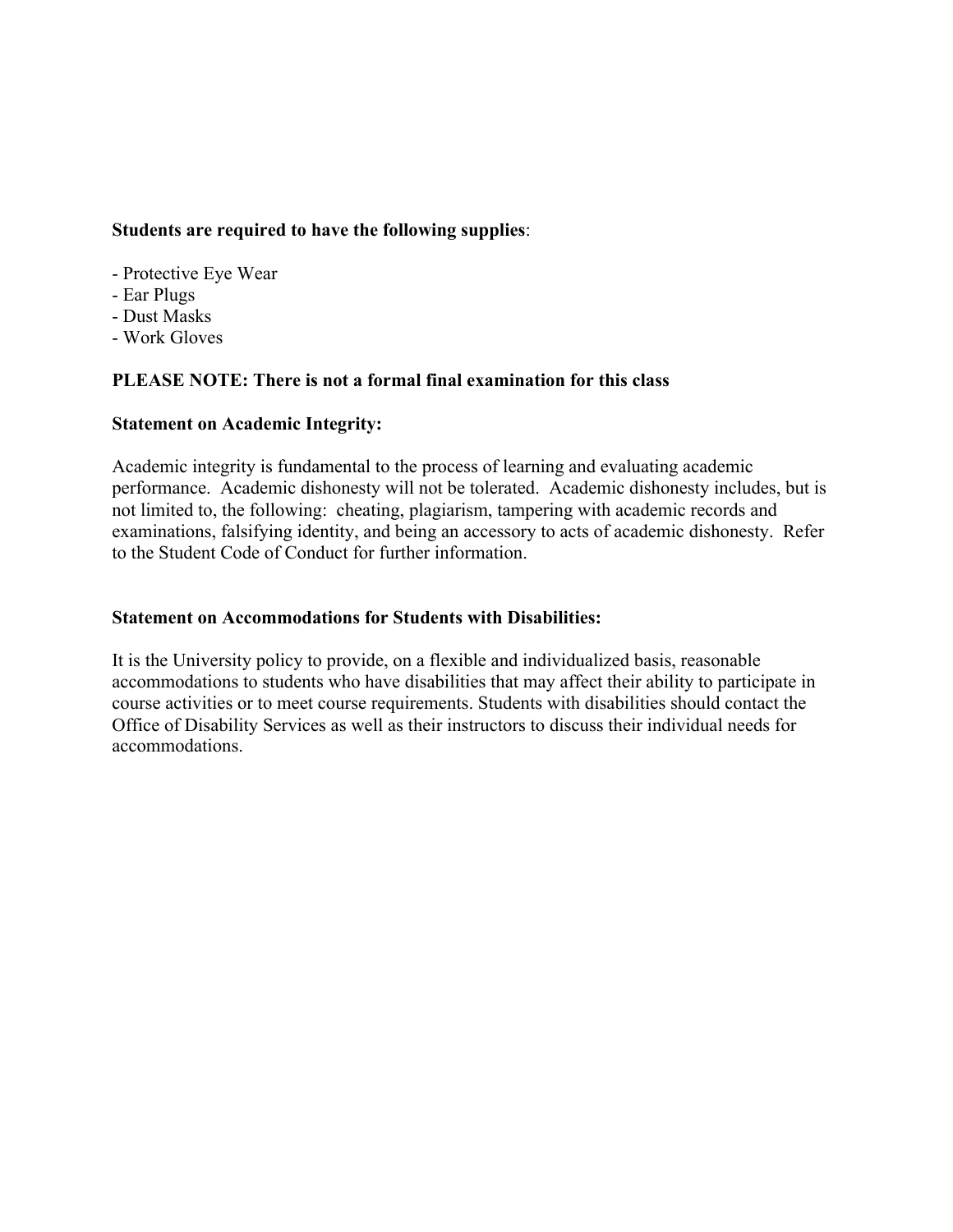### **FTA 2100: Intro to Stage Lighting Design**

 $M/W$  3:30-4:45pm PAC rm 121 (the Lab Theatre) Diane K Baas dbaas@uno.edu 504 280-6030 Office Hours: T/W/Th 9a-11a PAC rm 302/ 118

**Course Objectives:** This course is an introduction to the materials, theory and practice of theatrical lighting design.

**Student Learning Objectives:** Students, upon completion, will be able to articulate specific lighting needs for various scenarios, and execute the practical application of lighting instruments and accessories in order to achieve those goals.

**Structure:** In-class time will be devoted primarily to discussion and critiques of homework assignments/ projects, and the discussion of any readings assigned. Some classes will take place outside, as per our assignments. Such classes will be noted ahead of time. There will be group or individual projects assigned each week, completing these assignments will require a **minimum** of 2 hours outside of class time.

### **Required Text:**

*Introduction to Stage Lighting: the Fundamentals of Theatre Lighting Design, Charles I.* Swift ISBN# 978-1566080989

**Prerequisite Course(s): FTA 1110 Basic Visual Design** 

### General statements concerning classroom conduct:

-Be in class on time. Please do not come five, ten, or twenty minutes late. Distracting interruptions are inconsiderate, disrespectful, and time-wasting. There is no excuse for repeatedly arriving late. Parking is often a hassle; allow enough time for it.

-Cell phones should be turned off before class begins.

-Civility in the classroom and respect for the opinions of others is very important in an academic environment. It is likely you may not agree with everything that is said or discussed in the classroom. Courteous behavior and responses are expected.

### **Accommodations for Students with Disabilities:**

It is the University policy to provide, on a flexible and individualized basis, reasonable accommodations to students who have disabilities that may affect their ability to participate in course activities or to meet course requirements. Students with disabilities should contact the Office of Disability Services as well as their instructors to discuss their individual needs for accommodations.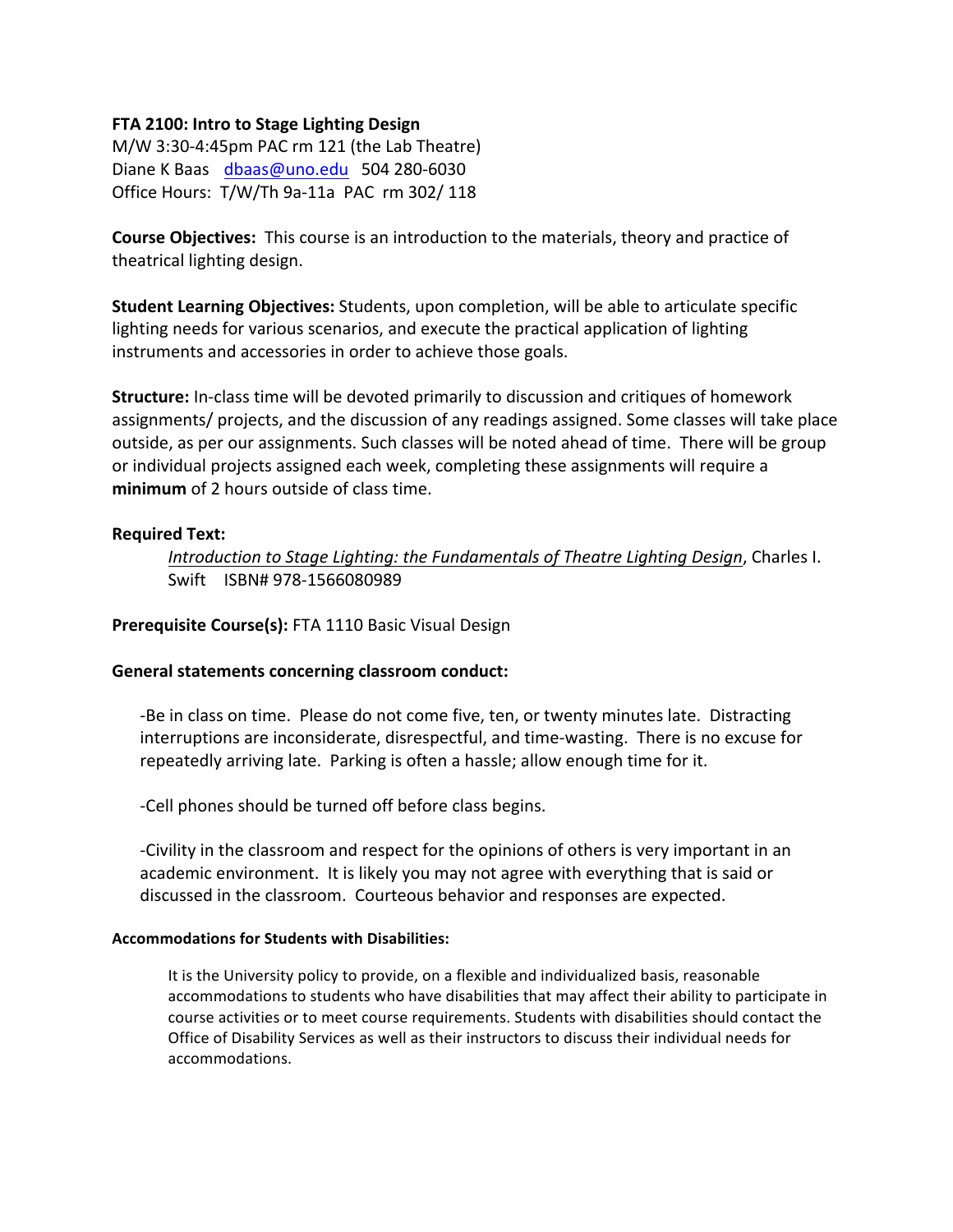Academic integrity is fundamental to the process of learning and evaluating academic performance. Academic dishonesty will not be tolerated. Academic dishonesty includes, but is not limited to, the following: cheating, plagiarism, tampering with academic records and examinations, falsifying identity, and being an accessory to acts of academic dishonesty. Refer to the Student Code of Conduct for further information.

### **Attendance:**

This class is highly interactive. Your attendance at every class session is necessary to your achievement of our learning goals. Class will begin on time and attendance will be taken at every class and lab session. Your final grade (the grade you EARN in the class) will be automatically decreased by 1 letter grade after the 3rd absence. Being late three times counts as one absence. Please note that there are no excused absences.

#### **Exams/Quizzes:**

There will not be a comprehensive mid-term or final exam. Instead, the midterm and final will be projects, to be turned in at the scheduled exam time. In addition, there will be a number of homework assignments that will be discussed in class. The discussion of these homework assignments and final projects is part of your grade. Please note that no make-ups will be given. Any student who is absent or tardy for the mid-term or the final will receive an F.

#### **Grading:**

You will be graded on a combination of attendance, class discussions, projects, and participation. The easiest way to do well in this class is to show up, do the work, and actively participate it critique sessions.

#### **MIDTERM AND FINAL EXAM DATES:**

Midterm Project Tentative Due Date: Monday, February 22, 2016

Final Exam: Wednesday, May 4, 2016 3pm-5pm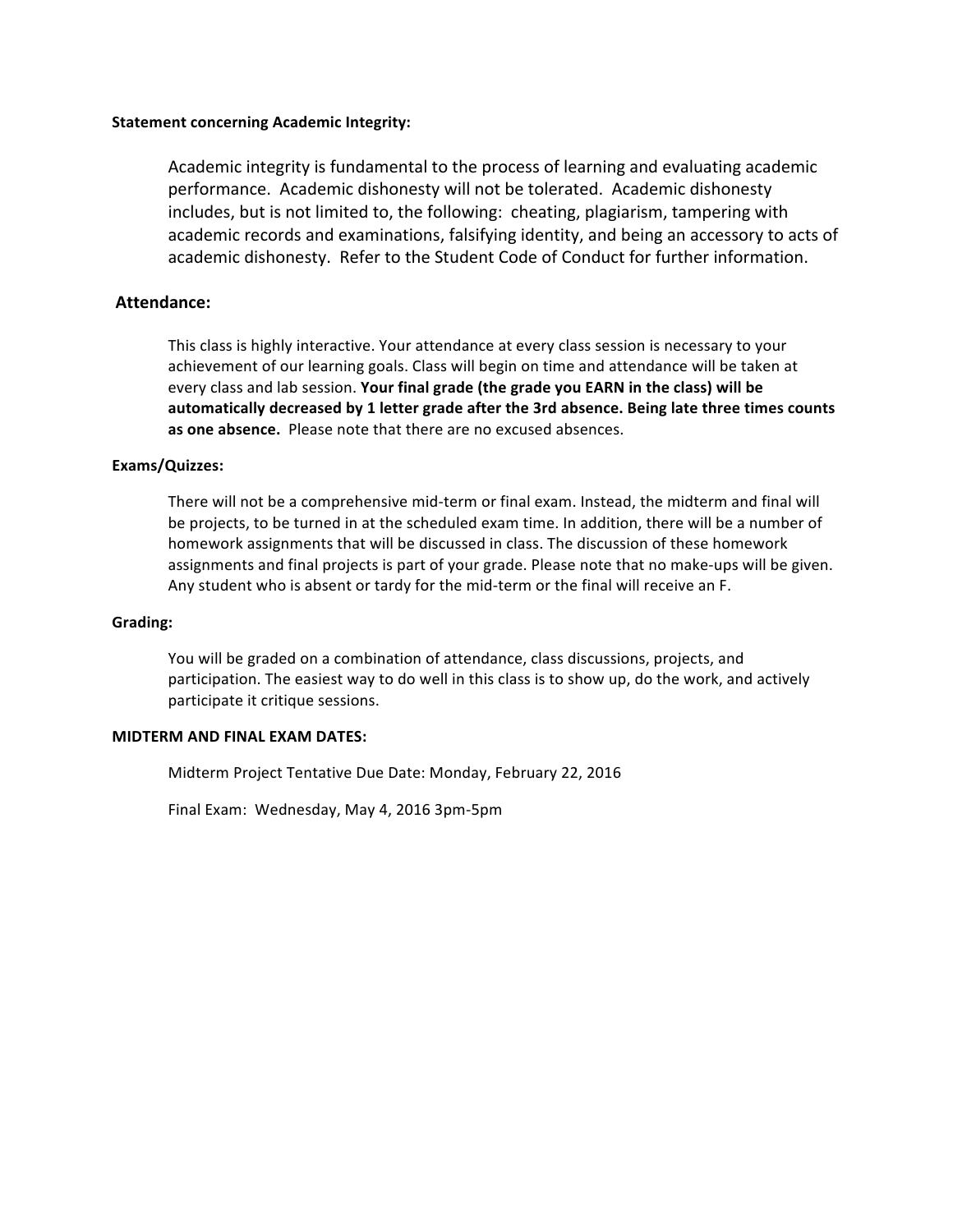*(These assignments are not furnished to the students until the assignments are given, but this list serves as a course outline or calendar)* 

# **Lighting Class Practical Assignments**

-Gray Light

- -Absence of Light
- -Person on a Precipice
- -Person in the Mind of Another Person
- -Person Under Water
- -Object in Space
- -Architecture
- -Movement
- -Sunrise/Sunset
- -Person in Heaven/Hell
- -Person in a Moving Vehicle
- -Piece of Music
- -Scene from script

-Photography (Daylight, Moonlight, 3 different artificial sources, Flame) -Sentence Story/ Photography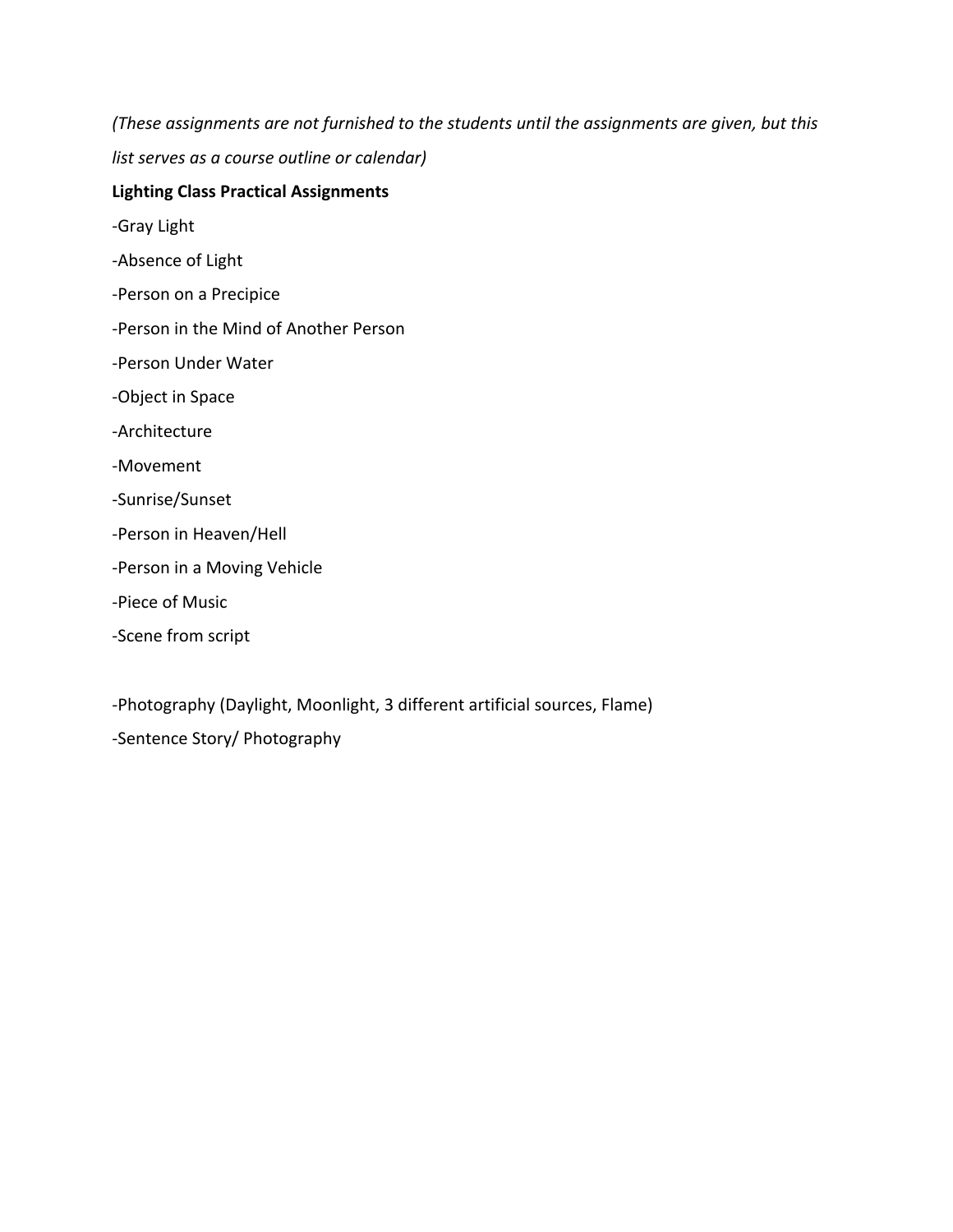# **FTCA 1100 Sec. 001 Methods and Materials of Stagecraft, Fall 2015**

M/W 3:30-4:45PAC 118 Instructor: Diane Baas Office: PAC 118 Phone: Ext. 6810 e-mail: dbaas@uno.edu Office/Advising Hours: T/W/Th: 9a-11a

**Final Exam:** Wednesday, December 09, 3:00- 5:00pm

**Description:** An introductory skills course in stage mechanics, electrics, paint, and carpentry.

**Structure:** The weekly sessions will consist of demonstrations, projects, and training for specific skills relating to production for film and theatre.

**Expectations:** I expect your attendance and participation at each class meeting. You are part of this class, so treat the course, and your peers with respect.

# **Learning Objectives:**

After successful completion of this course the student will have the necessary skills to function as a productive member of a production crew, e.g., carpentry, electrics, paint.

# **Attendance:**

Being in class is the most important thing you can do for your grade- if you miss more than 3 (10%) classes you should expect a final grade of C or lower. If you miss 6 (20%) or more classes you should expect a final grade of F. If you arrive more than 20 minutes late for class you will not be given credit for attending class that day. **I solely reserve the right to abrogate the attendance policy in cases of extreme emergency.**

# **Grades for your work are based on but not limited to these factors:**

Have you demonstrated a solid grasp of problem content?

How well do you listen and follow directions?

Are your completed projects well crafted? What was the nature of your learning process? Did you use class time effectively and come well prepared?

# **Helpful Reading:**

**Theatrical Design and Production** J. Michael Gillette ISBN-10: 0073382221

**The Backstage Handbook** Paul Carter and George Chiang ISBN-10: 0911747397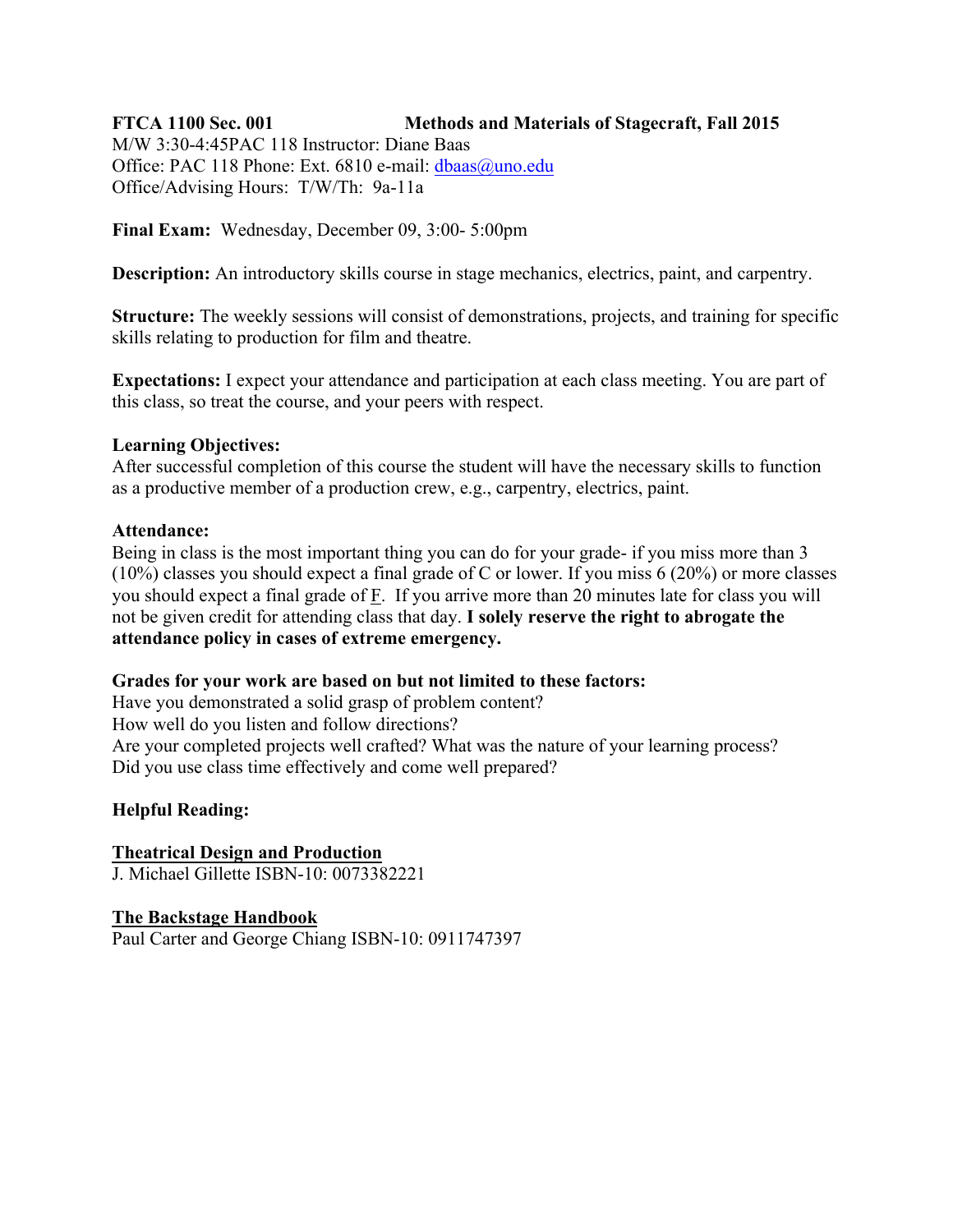### **General statements concerning classroom conduct:**

1. There is no excuse for repeatedly arriving late. Cell phones should be turned off before class begins. Use the restroom, and get a drink before you come to class. Leaving during the class period wastes time, and will be considered disrespectful of the subject matter, and your peers.

2. Feel free to ask questions of the instructor during class. But please do not ask other students, as talking disturbs my concentration, and the concentration of other class members.

3. Students are expected to treat faculty, and fellow students with respect. Any actions that purposely, and maliciously distract the class from the work at hand will not be allowed.

4. Civility in the classroom and respect for the opinions of others is very important in an academic environment. It is likely you may not agree with everything that is said, or discussed in the classroom. Courteous behavior and responses are expected.

### **Academic Integrity:**

Academic integrity is fundamental to the process of learning and evaluating academic performance. Academic dishonesty will not be tolerated. Academic dishonesty includes, but is not limited to, the following: cheating, plagiarism, tampering with academic records and examinations, falsifying identity, and being an accessory to acts of academic dishonesty. Refer to the Student Code of Conduct for further information. The Code is available online at http://www.studentaffairs.uno.edu.

### **Accommodations:**

It is University policy to provide, on a flexible and individualized basis, reasonable accommodations to students who have disabilities that may affect their ability to participate in course activities or to meet course requirements. Students with disabilities should contact the Office of Disability Services as well as their instructors to discuss their individual needs for accommodations. For more information, please go to http://www.ods.uno.edu.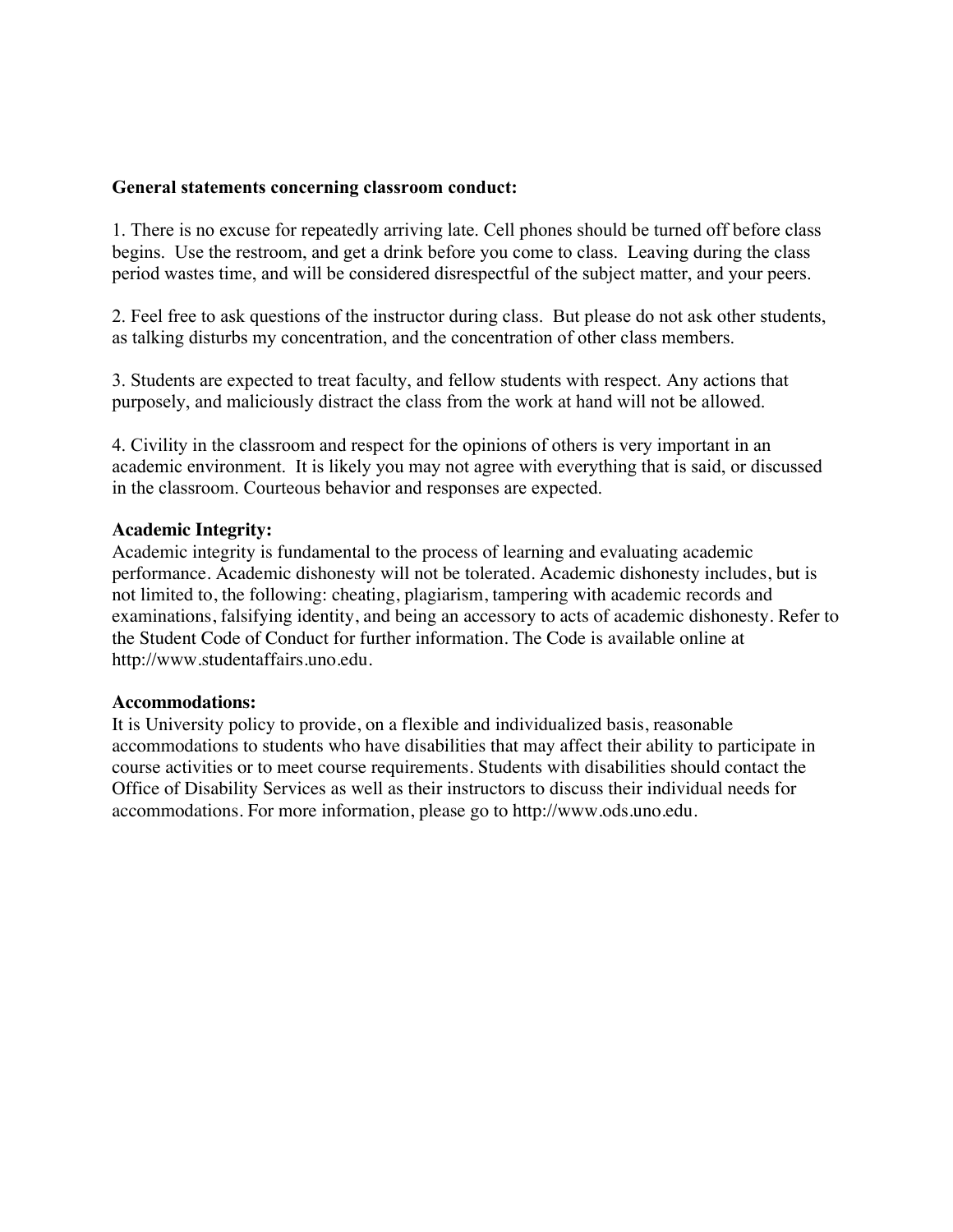FTA 1100- Methods and Materials of Stagecraft

List of Lessons

Shop Tool Identification Hand Tool Identification Knot Craft- crown knot, back splice, eye splice, square knot, bowline, clove hitch Using a Tape Measure/ Using a Scale Rule Making Accurate Cuts Changing a Saw Blade Reading a Ground Plan/ Taping out a Ground Plan Reading Technical Drawings Building Your Tool Box Building Flats 'Running' a Flat 'Floating' a Flat Building Platforms/ Legging Platforms Folding Curtains West Coasting a Cyc or Drop Identifying Lighting Instruments Hanging a Lighting Instrument Focusing a Lighting Instrument Wiring a Connector

OSHA: Fire Egress, Walking/Working Surfaces, PPE, Electrical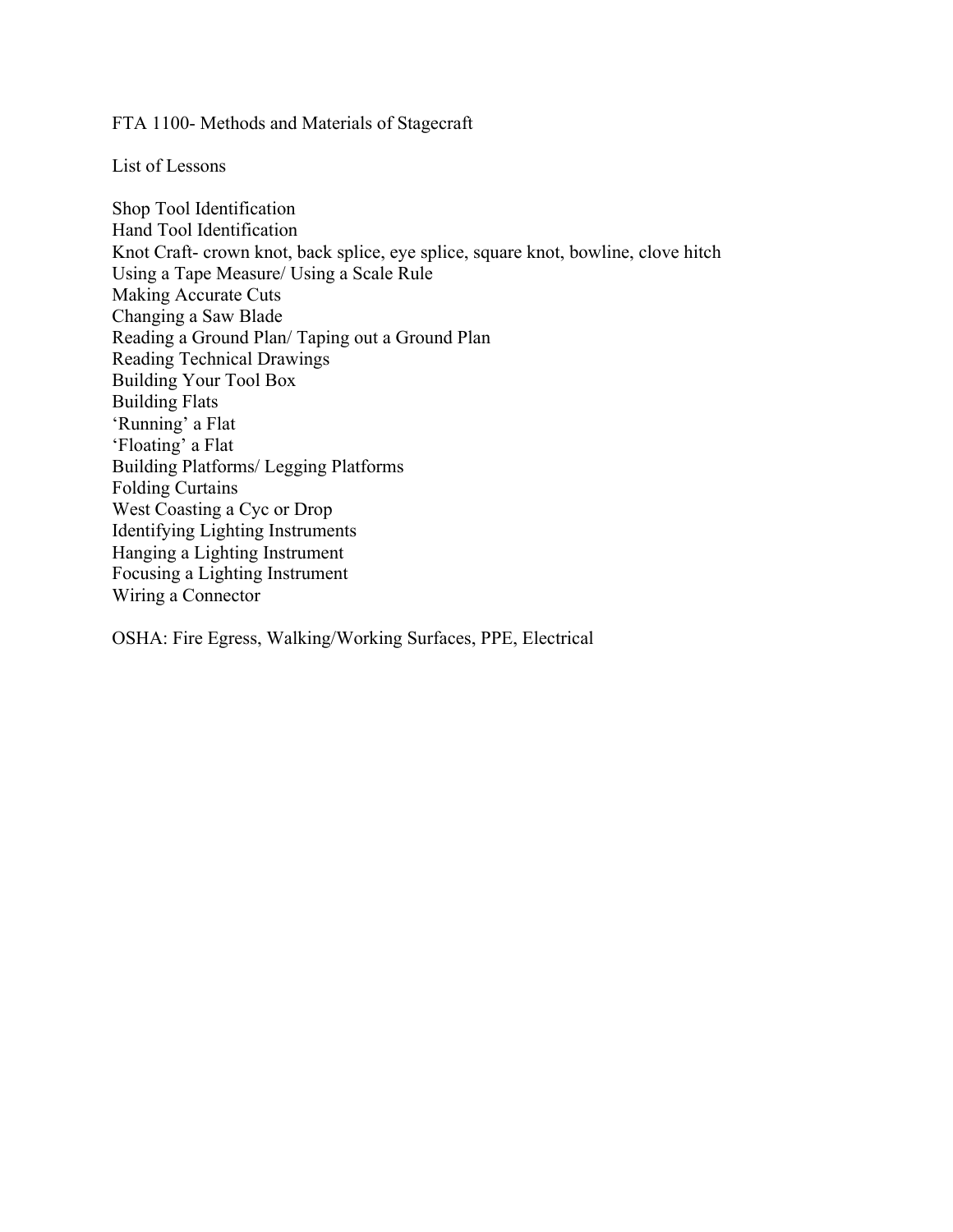# **FTA 1110-002 Basic Visual Design**

T/Th 3:30-4:45p PAC rm 323 Diane K Baas dbaas@uno.edu 504 280-6810 Office Hours: W/Th/F 9a-11a PAC rm PAC 118

**Course Objectives:** The intention of this course is not to impart information but to stimulate and provide a structure for imagination and inventiveness in visual design. The "problem solving" approach to teaching the class is intended to provoke and engage the feeling, sensory, and thinking processes that precede and accompany creative activity.

**Student Learning Objectives:** After successfully completing this course the student will be able to: Demonstrate a working knowledge over the elements and principles of design; Analyze any creative work based of the evolution of form and visual order; Discuss any work based on its Form, Content, and Idea

**Structure:** In-class time will be devoted primarily to discussion and critiques of homework assignments/ projects, and the discussion of any readings assigned. Some classes will take place outside, as per the assignments' requirements. Such classes will be noted ahead of time. There will be individual projects assigned each week, completing these assignments will require a **minimum** of 2 hours outside of class time.

### **Suggested Text:**

Mary Stewart, *Launching the Imagination*, ISBN# 978-0073379302

# General statements concerning classroom conduct:

-Be in class on time. Please do not come five, ten, or twenty minutes late. Distracting interruptions are inconsiderate, disrespectful, and time-wasting. There is no excuse for repeatedly arriving late. Parking is often a hassle; allow enough time for it.

-Cell phones should be turned off before class begins, and be stored in a place that they will not cause a distraction to yourself or the rest of the class.

-Civility in the classroom and respect for the opinions of others is very important in an academic environment. It is likely you may not agree with everything that is said or discussed in the classroom. Courteous behavior and responses are expected.

### **Accommodations for Students with Disabilities:**

It is the University policy to provide, on a flexible and individualized basis, reasonable accommodations to students who have disabilities that may affect their ability to participate in course activities or to meet course requirements. Students with disabilities should contact the Office of Disability Services as well as their instructors to discuss their individual needs for accommodations.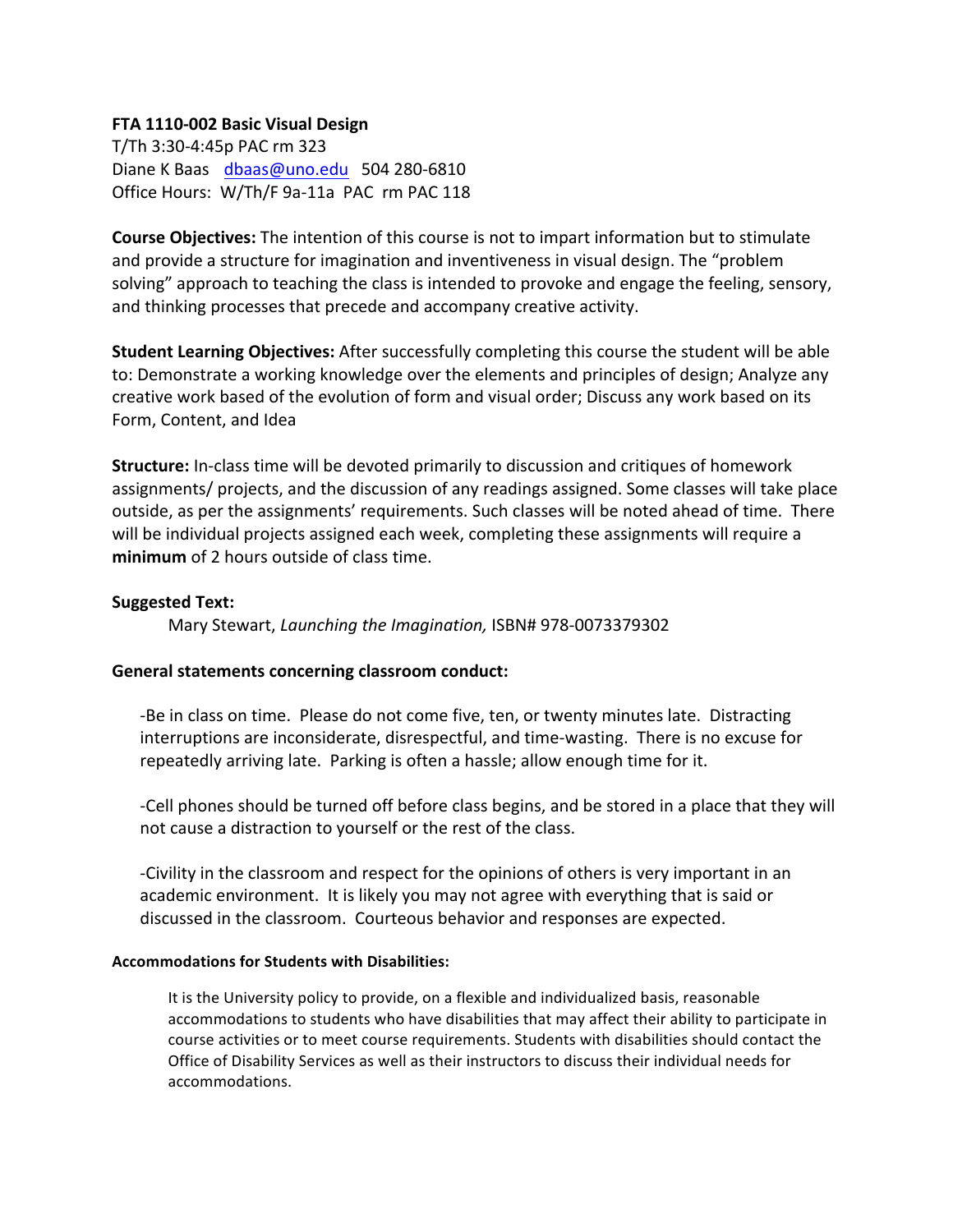Academic integrity is fundamental to the process of learning and evaluating academic performance. Academic dishonesty will not be tolerated. Academic dishonesty includes, but is not limited to, the following: cheating, plagiarism, tampering with academic records and examinations, falsifying identity, and being an accessory to acts of academic dishonesty. Refer to the Student Code of Conduct for further information.

### **Attendance:**

This class is highly interactive. Your attendance at every class session is necessary to your achievement of our learning goals. Class will begin on time and attendance will be taken at every class session. Your final grade (the grade you EARN in the class) will be automatically decreased by 1 letter grade after every 3rd absence. Being late three times counts as one **absence.** Please note that there are no excused absences. I reserve the right to abrogate the attendance policy in cases of extreme emergency.

### **Exams/Quizzes:**

There will not be a comprehensive mid-term or final exam. Instead, the midterm and final will be cumulative portfolio projects, to be turned in at the scheduled exam time. In addition, there will be a number of homework assignments that will be discussed in class. The discussion and completion of these homework assignments is part of your grade. Please note that no make-ups will be given.

### **Grading:** Your grade will be based on:

- Your attendance, commitment, and participation in the class - This is the most important thing you can do for your grade.

-Your portfolio at mid-term and end of term. Portfolios are cumulative, not selective: You must complete all assignments.

-Final Project and Critique 

### **MIDTERM AND FINAL EXAM DATES:**

Midterm Project Tentative Due Date: Thursday, October 5, 2017

Final Exam: Thursday, December 7, 2017, 5:30-7:30pmCourse Outline:

Weeks 1-2: What is Design? Weeks 3-4: Hidden Art of Hollywood, Principles of Composition Weeks 5-6: Line, Shape Weeks 7-8: Value, MIDTERM Weeks 9-10: Value, Texture Weeks 11-12: Color Weeks 13-16: Story in a Frame, Final Projects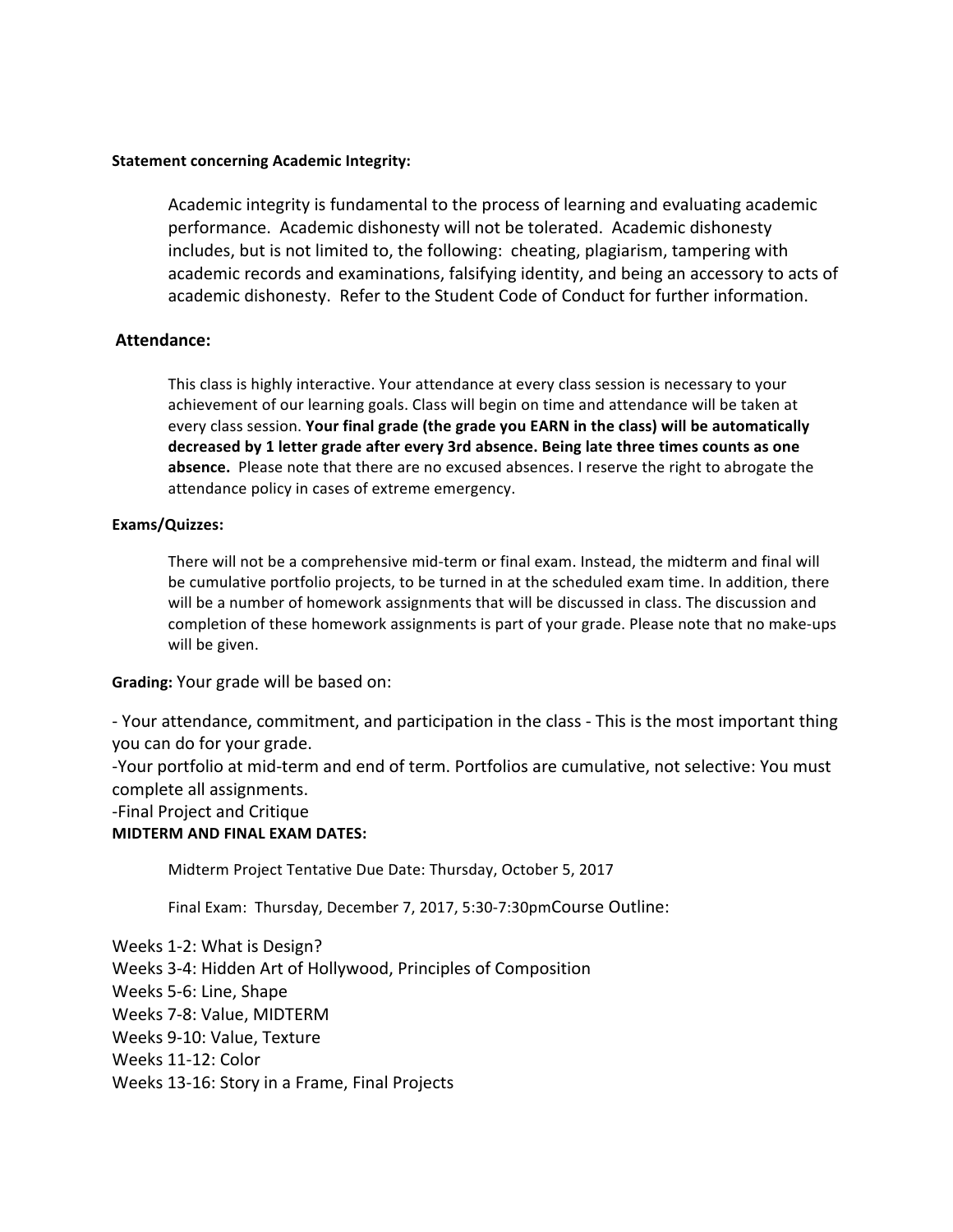# **FTCA 4125: Development of Style and Form**

T/Th 2-3:15p PAC rm 323 Diane K Baas dbaas@uno.edu 504 280-6810 Office Hours: W/Th/F 9a-11a PAC rm 118

Text: Home: a Short History of an Idea, Witold Rybczynski · ISBN-10: 0140102310

# **Midterm Project Due Date: Thursday, Oct 5, 2017** Final Exam: Thursday, Dec 7, 2017 3p-5p

**Course Objectives:** This course is an introduction to the history and development of architecture, furniture, and decoration, from prehistory to the present.

**Program Outcomes:** Students, upon completion, will be able to:

- 1. Address the sequence of time periods frequently utilized in creating theatrical and cinematic presentations, and understand the social and artistic movements that shaped those specific periods and design choices.
- 2. Compile research in architectural history, placing it in an historical, social, and geographical context.
- 3. Utilize research in period style as a basis for conceiving the design concept for theatrical or cinematic presentations.
- 4. Present and justify research and concept for scenic designs based in specific times and places.
- 5. Create written and verbal presentations of research and conceptual work.

### **Structure:**

In-class time will be primarily devoted to discussion of assigned reading and material presented in class.

### **General statements concerning classroom conduct:**

-Please be on time. There is a lot of information that needs to be covered, and going back to catch up disrupts the progress of other students.

-SILENCE your cell phone, please, and keep it in a place where it will not create a distraction for you or for the rest of the class.

### **Accommodations for Students with Disabilities:**

It is University policy to provide, on a flexible and individualized basis, reasonable accommodations to students who have disabilities that may affect their ability to participate in course activities or to meet course requirements. Students with disabilities should contact the Office of Disability Services as well as their instructors to discuss their individual needs for accommodations. For more information, please go to http://www.ods.uno.edu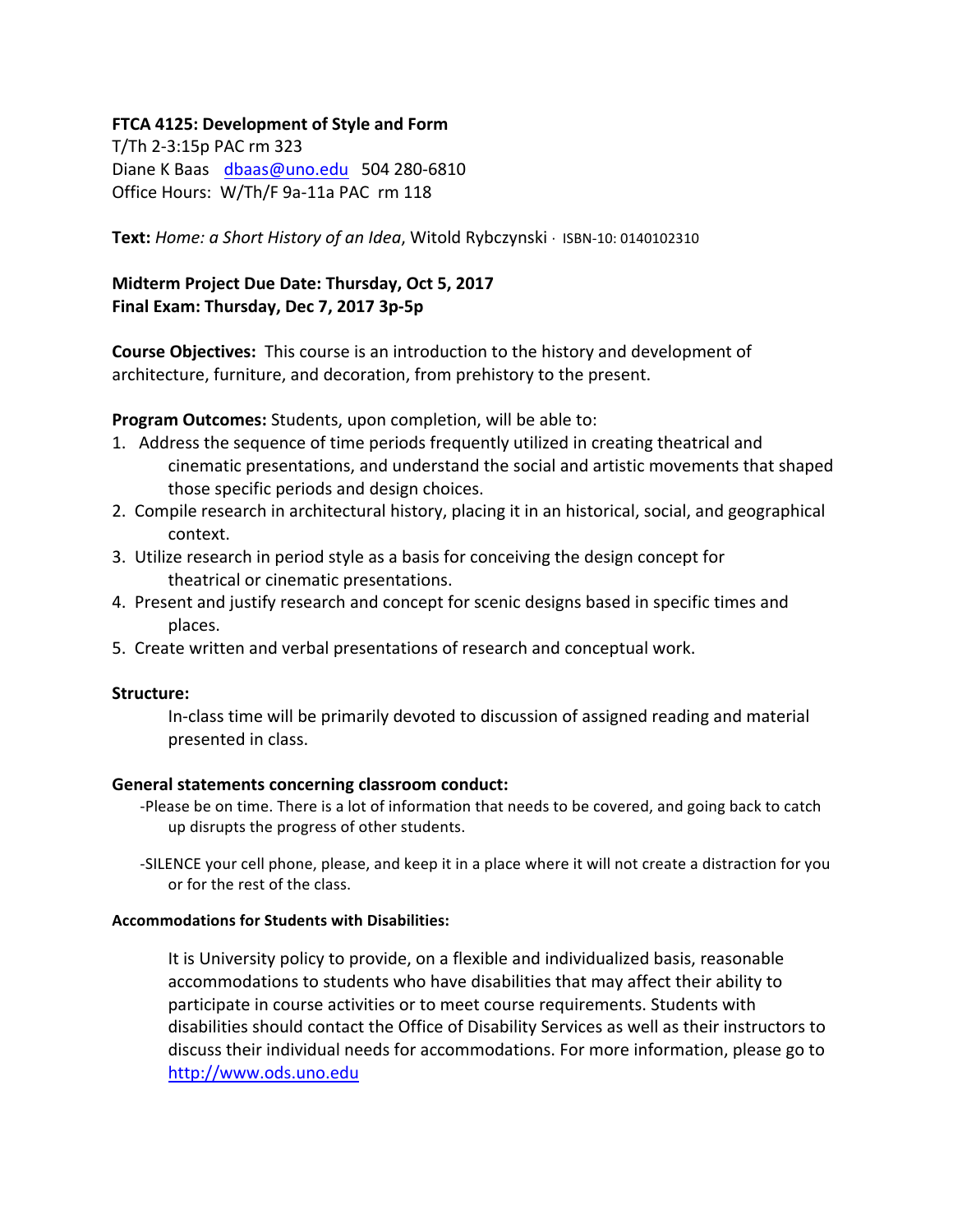Academic integrity is fundamental to the learning process and evaluating Academic performance. Academic dishonesty will not be tolerated. Academic dishonestly includes, but is not limited to, the following: plagiarism, tampering with academic records and examinations, falsifying identity, and being an accessory to acts of academic dishonesty. Refer to the Student Code of Conduct for further information. The Code is available online at http://www.studentaffairs.uno.edu

### **Attendance:**

Your attendance at every class session is necessary to your achievement of our learning goals. Class will begin on time and attendance will be taken at every class session. Your final grade will be automatically decreased by 1 letter grade after the 3<sup>rd</sup> unexcused absence. Being late three times counts as one absence.

#### **Exams/Quizzes:**

There will be a number of homework assignments that will be discussed in class. The discussion and completion of these homework assignments is part of your grade. There will not be a comprehensive mid-term or final exam. Instead, the midterm and final will be projects, to be presented at the scheduled exam time. Please note that no make-ups will be given. Any student who is absent or tardy for the mid-term or the final will receive an F.

#### **Grading:**

You will be graded on a combination of attendance, projects, and participation. The easiest way to do well in this class is to show up, and complete the assignments. Please refer to the chart on the following page for project grading standards.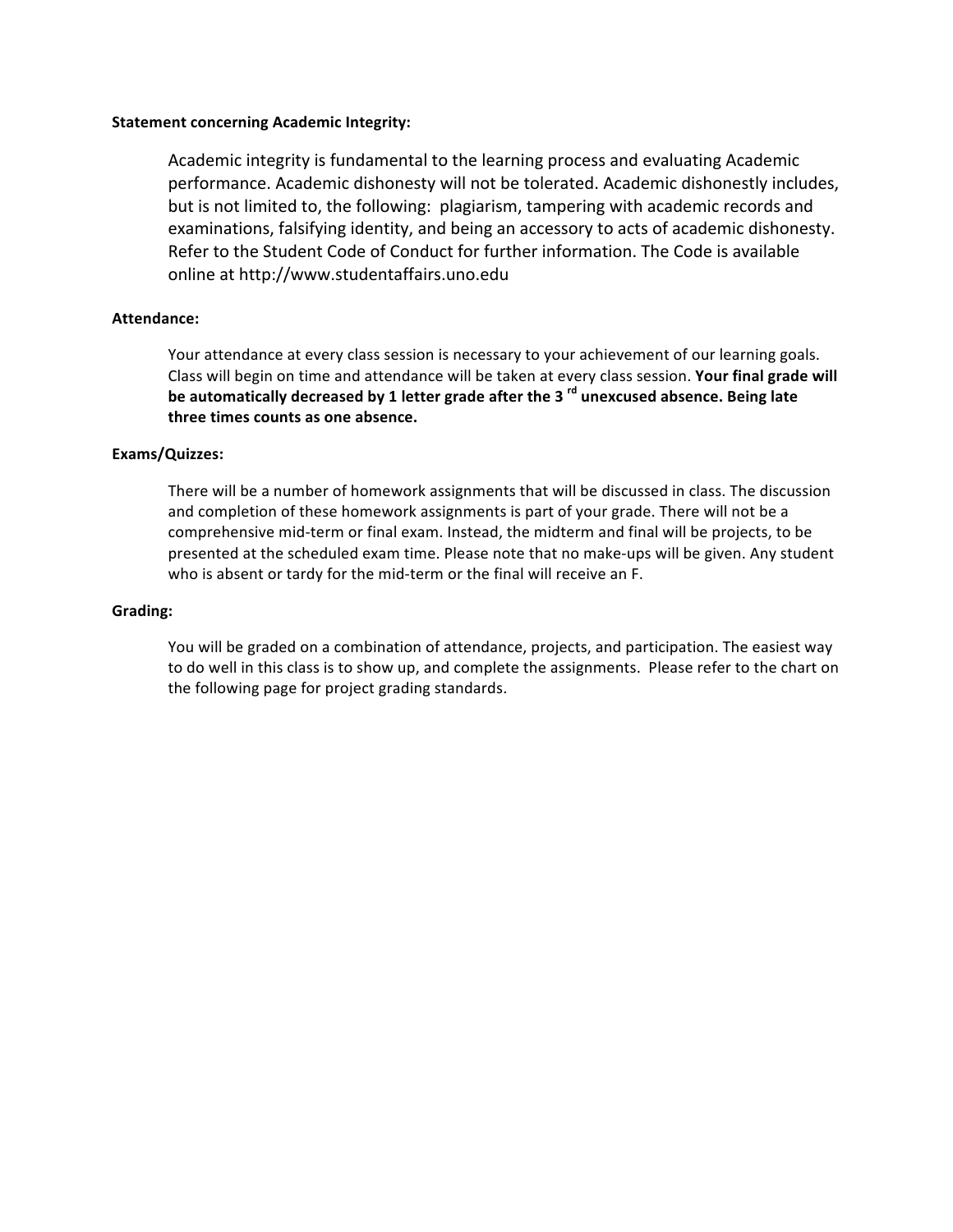| Effort/<br>Perseverance        | Poor/<br>Unacceptable:<br>The student failed to<br>follow directions.<br>The assignment was<br>turned in. The<br>student put minimal<br>to no effort into their<br>work. The work was<br>not finished or<br>completed correctly. | <b>Below</b><br>Average:<br>The student<br>followed little to<br>none of the<br>directions. The<br>assignment was<br>completed with a<br>minimal amount of<br>effort.                                | Average/<br>Good:<br>The student<br>followed some of<br>the directions. The<br>project was<br>completed, but<br>needed<br>improvements.<br>More effort was<br>needed to have a<br>more successful<br>finished<br>assignment.            | Very Good:<br>The student followed<br>most of the<br>directions. The<br>assignment was<br>completed well. The<br>student worked hard<br>and showed<br>improvements and<br>created a good<br>finished assignment.                                         | Excellent:<br>The student followed<br>all of the directions.<br>The assignment was<br>completed to the best<br>of their ability. The<br>student put more effort<br>into the assignment<br>than what was<br>required. The student<br>showed a tremendous<br>amount of<br>improvements and<br>developed an excellent<br>finished assignment.            |
|--------------------------------|----------------------------------------------------------------------------------------------------------------------------------------------------------------------------------------------------------------------------------|------------------------------------------------------------------------------------------------------------------------------------------------------------------------------------------------------|-----------------------------------------------------------------------------------------------------------------------------------------------------------------------------------------------------------------------------------------|----------------------------------------------------------------------------------------------------------------------------------------------------------------------------------------------------------------------------------------------------------|-------------------------------------------------------------------------------------------------------------------------------------------------------------------------------------------------------------------------------------------------------------------------------------------------------------------------------------------------------|
| Craftsmanship/<br><b>Skill</b> | Poor/<br>Unacceptable:<br>The assignment was<br>completed, but<br>showed no progress<br>or understanding of<br>the assignment. The<br>craftsmanship and<br>skills are poor and<br>unacceptable.                                  | Below<br>Average:<br>The assignment was<br>turned in and<br>showed little<br>progress and little<br>understanding of<br>the assignment. The<br>craftsmanship and<br>skills are below<br>average.     | Average/<br>Good:<br>The student turned<br>in the assignment<br>showing some<br>progress and some<br>understanding of<br>the assignment. The<br>craftsmanship and<br>skills were average.<br>The work is not as<br>good as it could be. | Very Good:<br>The student turned in<br>the assignment<br>showing good<br>progress and<br>understanding of the<br>assignment. The<br>craftsmanship and the<br>skills are good. The<br>work improved.                                                      | Excellent:<br>The student turned in<br>the assignment<br>showing outstanding<br>progress and<br>understanding. The<br>craftsmanship and<br>skills are excellent.<br>The work shows a<br>tremendous amount of<br>improvement.                                                                                                                          |
| Creativity/<br>Originality     | Poor/<br>Unacceptable:<br>The assignment was<br>completed. There is no<br>evidence of creativity<br>or originality. The<br>student did not take the<br>time to brainstorm<br>ideas for this<br>assignment.                       | Below<br>Average:<br>The assignment was<br>completed, but there<br>is little evidence of<br>trying new ideas.<br>The student took<br>little to no time to<br>brainstorm ideas for<br>the assignment. | Average/<br>Good:<br>The assignment was<br>completed. There<br>was some evidence<br>of trying a few<br>ideas. The student<br>took some time to<br>brainstorm for the<br>assignment.                                                     | Very Good:<br>The assignment was<br>completed and there<br>is evidence that the<br>student brainstormed<br>new ideas and<br>showed originality in<br>their assignment. The<br>student used previous<br>knowledge of past<br>assignments for this<br>one. | Excellent:<br>The assignment was<br>completed and there is<br>evidence that the<br>student brainstormed<br>new ideas and used<br>those ideas in their<br>work. The student used<br>their originality and<br>creativity to create a<br>finished assignment.<br>The student used their<br>knowledge from<br>previous assignments<br>to create this one. |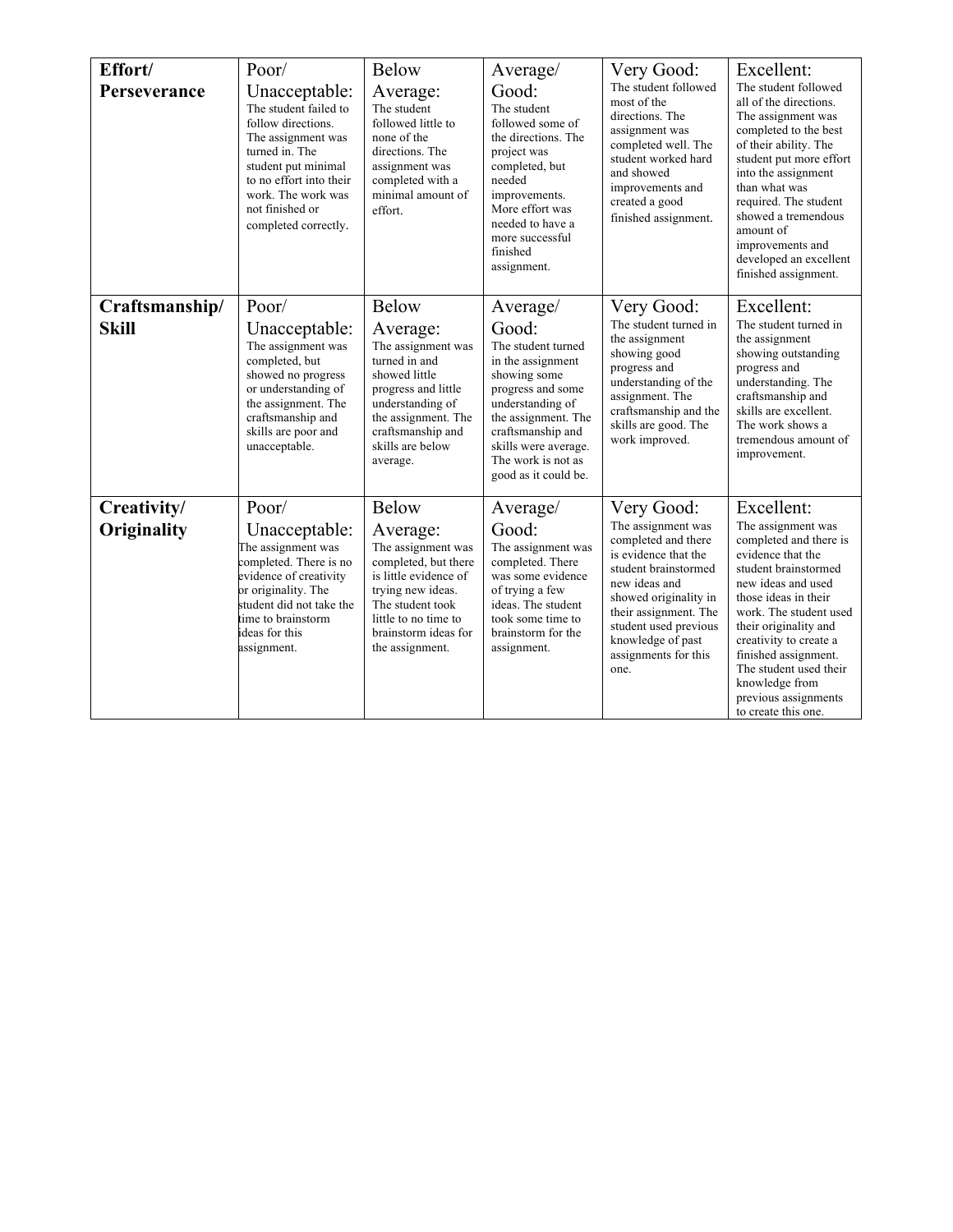### **FTA 4160: Lighting Crafts and Techniques**

T/Th 11a-12:15p PAC 323 Diane K Baas dbaas@uno.edu 504 280-6810 Office Hours: W/Th/F 9a-11a PAC 302/ 118

**Course Objectives:** This course is an exploration of the materials, theory and practice of theatrical lighting design.

**Student Learning Objectives:** Students, upon completion, will be able to articulate specific lighting needs for various scenarios, and execute the practical application of lighting instruments and accessories in order to achieve those goals.

**Structure:** In-class time will be devoted primarily to discussion and critiques of homework assignments/ projects, and the discussion of any readings assigned. Some classes will take place outside, as per our assignments. Such classes will be noted ahead of time. There will be group or individual projects assigned each week, completing these assignments will require a **minimum** of 2 hours outside of the classroom.

Text: This course will utilize readings from a variety of sources, and will be provided to the class via the Moodle page. Please pay close attention to the page, as reading materials will be added throughout the semester.

# **General statements concerning classroom conduct:**

-Be in class on time. Please do not come five, ten, or twenty minutes late. Distracting interruptions are inconsiderate, disrespectful, and time-wasting. There is no excuse for repeatedly arriving late.

-Cell phones should be turned off before class begins.

-Civility in the classroom and respect for the opinions of others is very important in an academic environment. It is likely you may not agree with everything that is said or discussed in the classroom. Courteous behavior and responses are expected.

### **Accommodations for Students with Disabilities:**

It is the University policy to provide, on a flexible and individualized basis, reasonable accommodations to students who have disabilities that may affect their ability to participate in course activities or to meet course requirements. Students with disabilities should contact the Office of Disability Services as well as their instructors to discuss their individual needs for accommodations.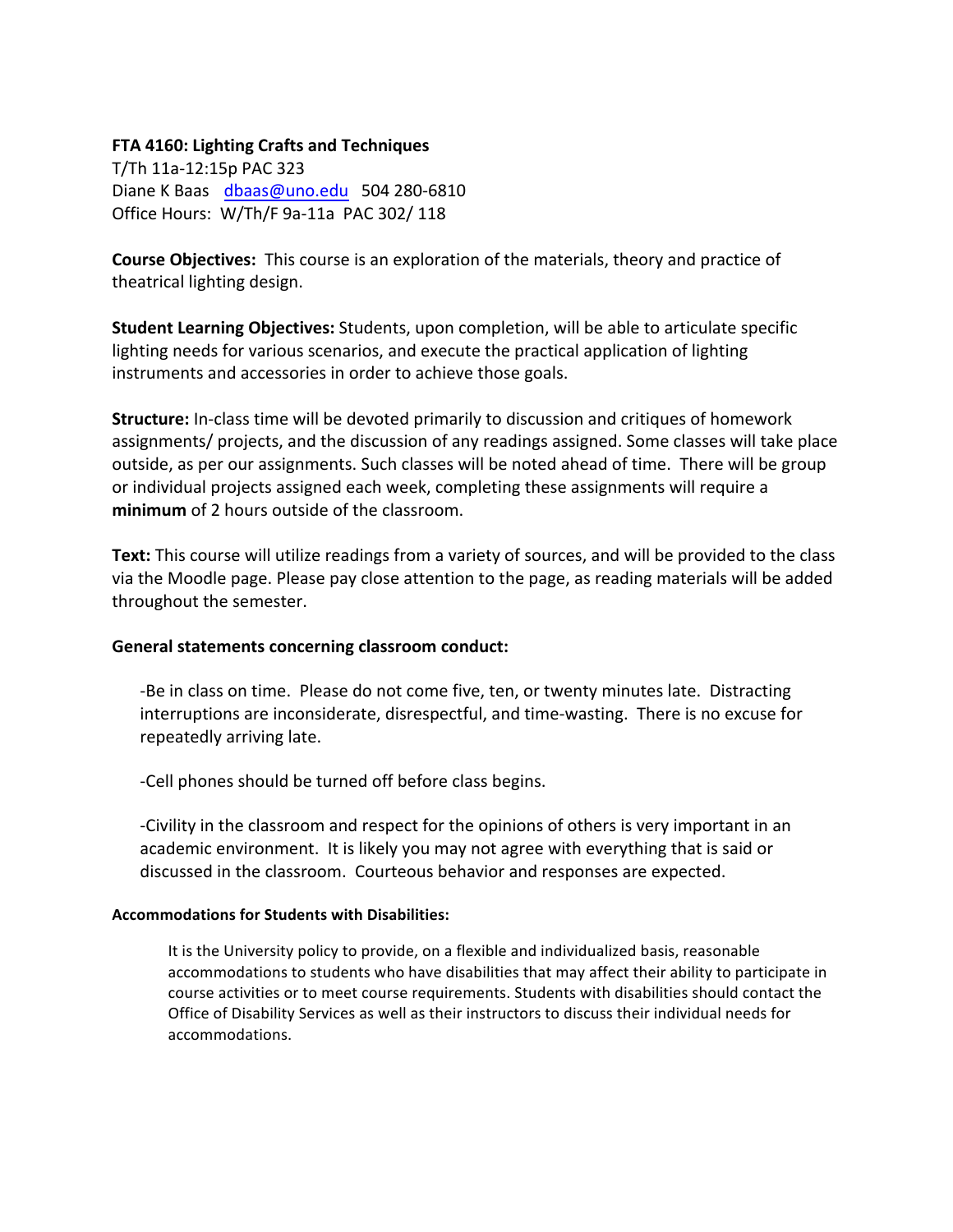Academic integrity is fundamental to the learning process and evaluating Academic performance. Academic dishonesty will not be tolerated. Academic dishonestly includes, but is not limited to, the following: plagiarism, tampering with academic records and examinations, falsifying identity, and being an accessory to acts of academic dishonesty. Refer to the UNO Judicial Code for further information. 

#### **Attendance:**

This class is highly interactive. Your attendance at every class session is necessary to your achievement of our learning goals. Class will begin on time and attendance will be taken at every class and lab session. Your final grade (the grade you EARN in the class) will be automatically decreased by 1 letter grade after the 3rd absence. Being late three times counts as one absence. Please note that there are no excused absences.

#### **Exams/Quizzes:**

There will not be a comprehensive mid-term or final exam. Instead, the midterm and final will be projects, to be turned in at the scheduled exam time. In addition, there will be a number of homework assignments that will be discussed in class. The discussion of these homework assignments and final projects is part of your grade. Please note that no make-ups will be given. Any student who is absent or tardy for the mid-term or the final will receive an F.

#### **Grading:**

You will be graded on a combination of attendance, class discussions, projects, and participation. The easiest way to do well in this class is to show up, do the work, and participate in critiques.

#### **MIDTERM AND FINAL EXAM DATES:**

Midterm Project Tentative Due Date: Tuesday March 7<sup>th</sup>, 2017

Final Project Due Date: Tuesday May  $9^{th}$ , 2017, 12:30-2:30 pm